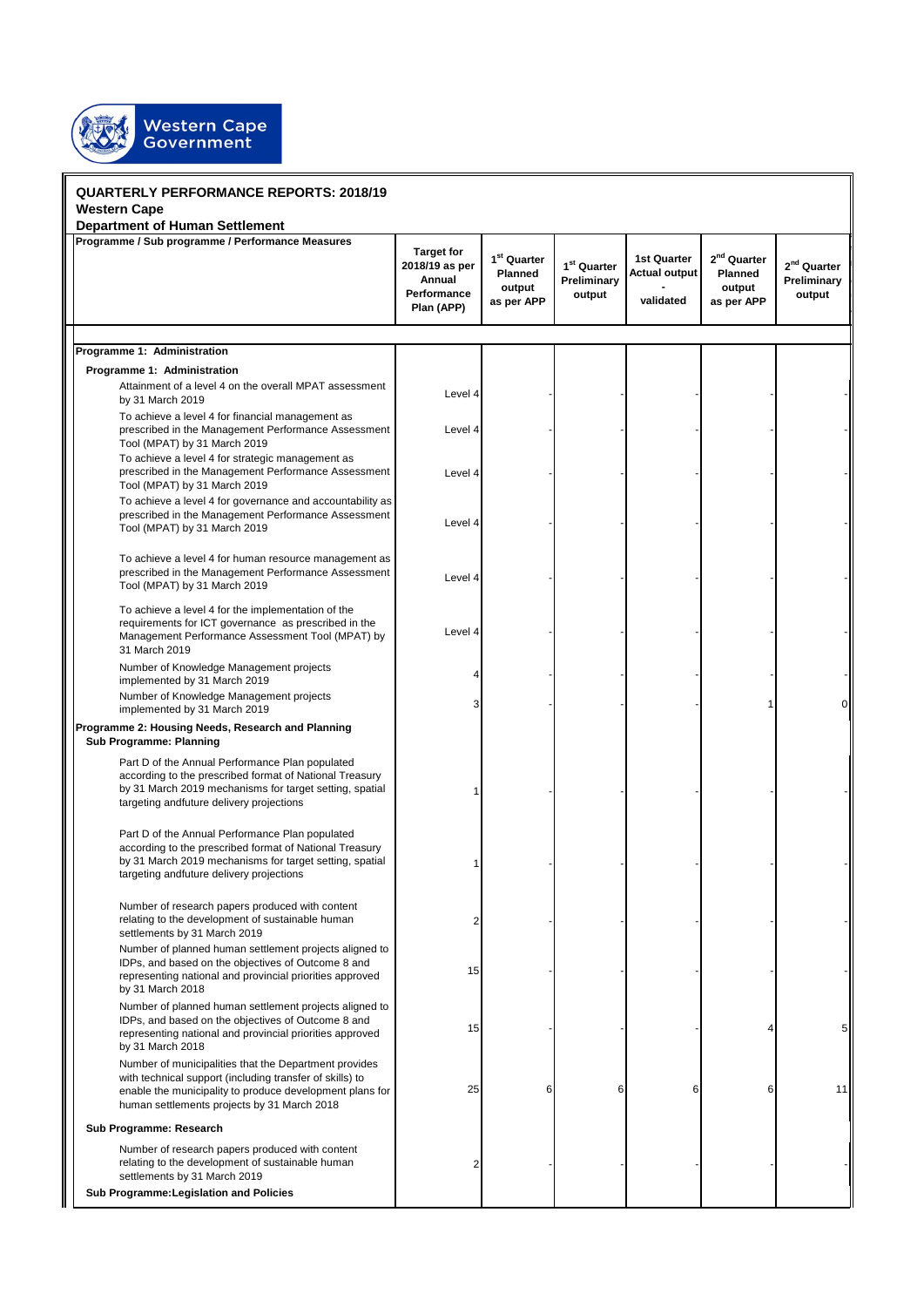| Programme / Sub programme / Performance Measures                                                                                                                                                                                       |                                                                            |                                                                   |                                        |                                                         |                                                            |                                        |
|----------------------------------------------------------------------------------------------------------------------------------------------------------------------------------------------------------------------------------------|----------------------------------------------------------------------------|-------------------------------------------------------------------|----------------------------------------|---------------------------------------------------------|------------------------------------------------------------|----------------------------------------|
|                                                                                                                                                                                                                                        | <b>Target for</b><br>2018/19 as per<br>Annual<br>Performance<br>Plan (APP) | 1 <sup>st</sup> Quarter<br><b>Planned</b><br>output<br>as per APP | $1st$ Quarter<br>Preliminary<br>output | <b>1st Quarter</b><br><b>Actual output</b><br>validated | 2 <sup>nd</sup> Quarter<br>Planned<br>output<br>as per APP | $2nd$ Quarter<br>Preliminary<br>output |
| Number of policies and policies guidelines developed by                                                                                                                                                                                |                                                                            |                                                                   |                                        |                                                         |                                                            |                                        |
| 31 March 2018<br>Programme 3: Housing Development                                                                                                                                                                                      |                                                                            |                                                                   |                                        |                                                         |                                                            |                                        |
| <b>Aggregate indicators</b>                                                                                                                                                                                                            |                                                                            |                                                                   |                                        |                                                         |                                                            |                                        |
| Total number of housing units delivered by 31 March<br>2019                                                                                                                                                                            | 9 4 6 7                                                                    |                                                                   |                                        |                                                         |                                                            |                                        |
| Total number of serviced sites delivered by 31 March<br>2019                                                                                                                                                                           | 8693                                                                       |                                                                   |                                        |                                                         |                                                            |                                        |
| Sub Programme: Empowerment Opportunities and Job Creation                                                                                                                                                                              |                                                                            |                                                                   |                                        |                                                         |                                                            |                                        |
| Number of work opportunities facilitated by 31 March<br>2019                                                                                                                                                                           | 400                                                                        |                                                                   |                                        |                                                         |                                                            |                                        |
| Number of work opportunities facilitated by 31 March<br>2019                                                                                                                                                                           | 400                                                                        | 100                                                               | 207                                    | 207                                                     | 100                                                        | 244                                    |
| Percentage of Human Settlements Development Grant<br>(HSDG) paid to contractors with HDI representation,<br>within the housing sector by 31 March 2019                                                                                 | 50                                                                         |                                                                   |                                        |                                                         |                                                            |                                        |
| Number of young people trained in various disciplines of<br>the built environment sector by 31 March 2019                                                                                                                              | 150                                                                        | 35                                                                | 37                                     | 23                                                      | 35                                                         | 42                                     |
| Percentage of Human Settlements Development Grant<br>(HSDG) paid to contractors with HDI representation,<br>within the housing sector by 31 March 2019                                                                                 | 50                                                                         |                                                                   |                                        |                                                         |                                                            |                                        |
| Percentage of Human Settlements Development Grant<br>(HSDG) paid to contractors with women representation,<br>within the housing sector by 31 March 2019                                                                               | 20                                                                         |                                                                   |                                        |                                                         |                                                            |                                        |
| Percentage of Human Settlements Development Grant<br>(HSDG) paid to contractors with youth representation,<br>within the housing sector by 31 March 2019                                                                               | 10                                                                         |                                                                   |                                        |                                                         |                                                            |                                        |
| <b>Sub Programme: Financial Interventions</b><br>Number of subsidies disbursed (R0 - R3 500 non- credit<br>linked) by 31 March 2019                                                                                                    | 130                                                                        | 30                                                                | 62                                     | 62                                                      | 30                                                         | 65                                     |
| number of FLISP subsidies disbursed (R3 501-R15 000)<br>by 31 March 2019                                                                                                                                                               | 400                                                                        | 100                                                               | 125                                    | 125                                                     | 100                                                        | 142                                    |
| <b>Sub Programme: Incremental Housing Programme</b><br>Number of new sites serviced connected to basic<br>services as part of the Integrated Residential<br>Development Programme (IRDP) within projects<br>completed by 31 March 2019 | 7 3 4 1                                                                    | 1 300                                                             | 30                                     | 30                                                      | 1500                                                       | 2099                                   |
| Number of housing units delivered that have reached the<br>stage of practical completion as part of the Integrated<br>Residential Development Programme (IRDP Phase 4) by<br>31 March 2019                                             | 7 3 0 7                                                                    | 1 100                                                             | 322                                    | 309                                                     | 1 500                                                      | 719                                    |
| Number of sites delivered which are connected to basic<br>services as part of the Upgrading of Informal Settlements<br>Programme (UISP) within projects completed by 31<br>March 2019                                                  | 1 352                                                                      | 194                                                               | 388                                    | 388                                                     | 200                                                        | 379                                    |
| <b>Sub Programme: People Housing</b><br>Number of housing units delivered that has reached the<br>stage of practical completion as part of the Peoples<br>Housing Programme by 31 March 2019                                           | 1 630                                                                      | 230                                                               | 308                                    | 321                                                     | 400                                                        | 553                                    |
| Sub Programme: Sustainable Resources use<br>Total number of houses built using sustainable building<br>technologies such as construction, energy, water, and<br>sanitation, by 31 March 2019                                           | 600                                                                        |                                                                   |                                        |                                                         |                                                            |                                        |
| Total number of houses built using sustainable building<br>technologies such as construction, energy, water, and<br>sanitation, by 31 March 2019                                                                                       | 600                                                                        | 150                                                               | 101                                    | 101                                                     | 150                                                        | 240                                    |
| Sub Programme: Transfer of Title deeds<br>Number of properties transferred to beneficiaries that<br>were developed post 1994 by 31 March 2019                                                                                          | 7 0 0 0                                                                    |                                                                   |                                        |                                                         |                                                            |                                        |